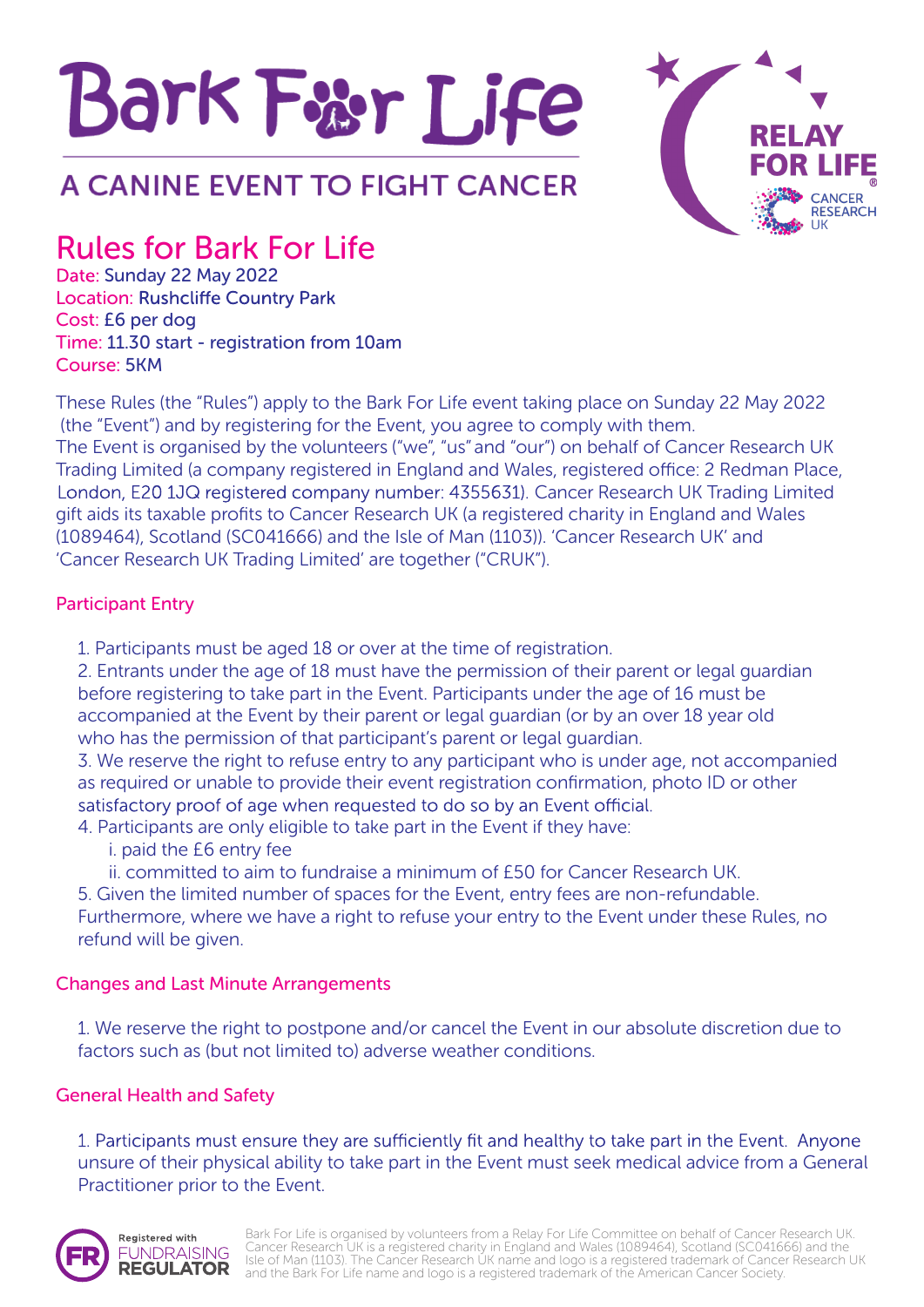2. We reserve the right to refuse entry to the Event in our absolute discretion if for whatever reason we consider a person unfit to take part. We may also ask you to withdraw during the Event if we have concerns about your ability to complete it due to fitness, injury or otherwise. If you continue, you do so with the understanding that you absolve us and CRUK of all and any responsibility and progress entirely at your own risk.

3. We take all reasonable steps to minimise the risk of injury to participants during fundraising events. There is a risk assessment process in place for the Event which aims to minimise or eliminate the risk to everyone taking part. However, by taking part in the Event, you acknowledge that it is potentially hazardous and that there may be conditions or circumstances beyond our control that can lead to unforeseen risks.

4. All participants, volunteers and spectators enter and attend the Event entirely at their own risk.

5. Participants must call the Event organiser or report to an Event marshal, should they decide not to finish the route before the close of the Event.

6. 1articipants are responsible for ensuring they are wearing appropriate attire (including footwear) when taking part in the Event, taking into account the nature of the Event, the weather forecast and the terrain involved. We reserve the right to refuse entry to the Event to anyone with inappropriate or missing equipment or clothing.

7. All participants must walk with care and attention and abide by the UK Highway Code and any other rules stipulated by the Event organiser, Event marshals, police and officials.

8. First aid facilities will be provided. Any major incidents should be reported to 999.

9. By taking part in the Event, you consent to receiving medical treatment administered by medically qualified personnel during the Event if required in any circumstances where you are unconscious or otherwise incapable of making a decision regarding medical treatment.

10. Dog owners are responsible for their dog(s) at all times

11. Dog owners (participants) are required to clean up after their dog(s) and respect the country code

12. Dogs must be kept on a lead in the car park areas

#### Liability

1. The volunteers and CRUK shall not be liable for any injury or loss to persons or their property that might occur as a result of their participation in or attendance at the Event other than in respect of any death or personal injury arising out of the volunteers 's or CRUK's negligence. For the avoidance of doubt, nothing in this clause shall exclude or limit the volunteers 's or CRUK's liability for any liability that cannot be excluded or limited by law.

## **Conduct**

1. Any participant that is suspected of being under the influence of alcohol or illegal drugs will be refused entry and will not be allowed to participate in the Event.

## What you must bring on the day

You must bring the following items with you:

- Full water bottle and food as required
- Water and food for your dog
- Suitable clothing and footwear (taking into account the weather forecast)
- A mobile phone with full battery
- The emergency procedure and emergency contact details (provided at the start)
- A full route map and instructions